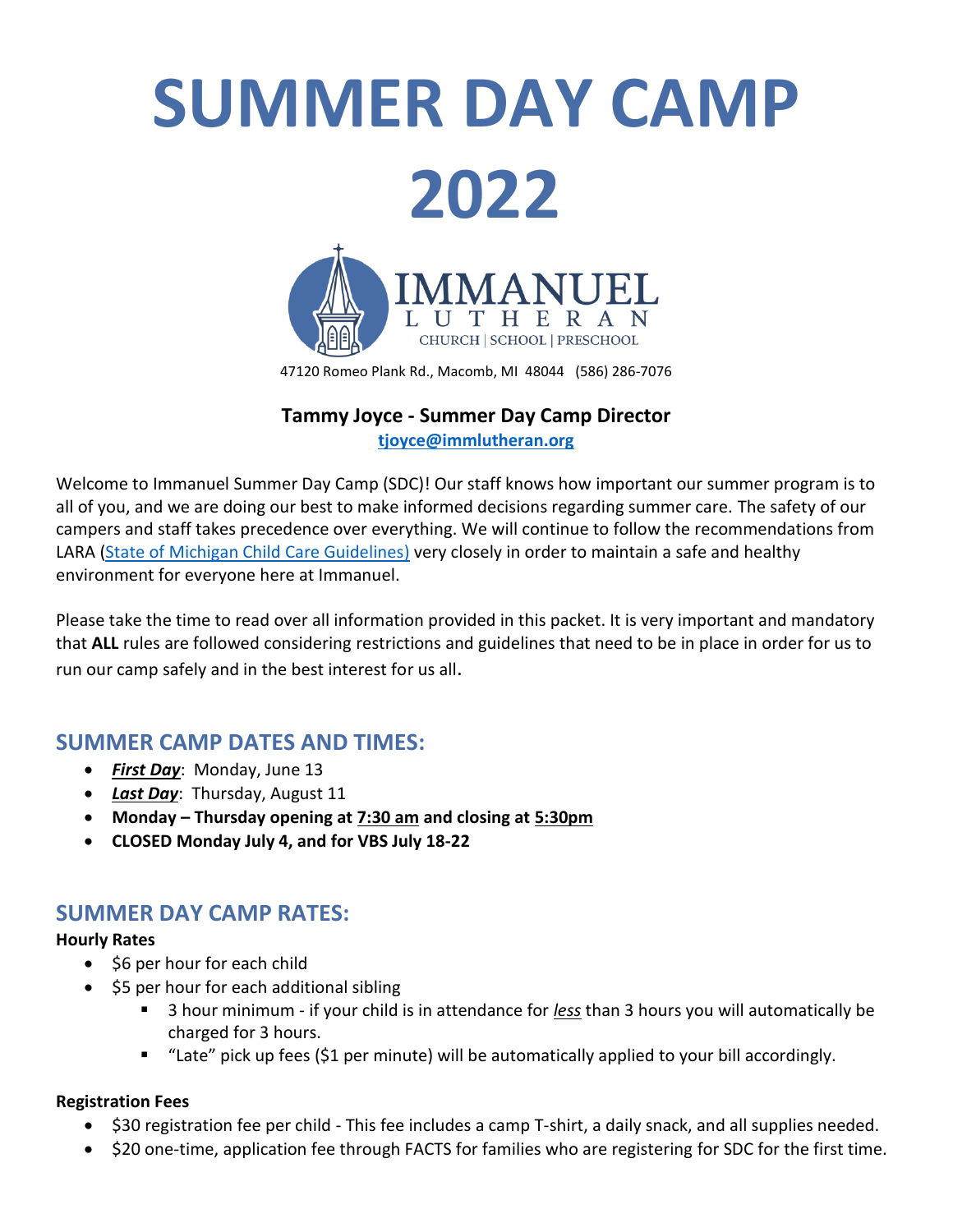*NOTE*: If your child is enrolled at Immanuel for preschool, K8, or attended Summer Day Camp last year (2021), families are not charged this \$20 fee.

#### **SDC Billing/Payments through FACTS**

- All billing will take place through FACTS and is managed by Immanuel's Business Office.
- Each family will have an account in FACTS and must set up auto payment via bank account or credit card (processing fees apply to credit card).
- Families are invoiced every 2 weeks and payment will be automatically deducted from the payment method you provided in your FACTS account.
- Families who still have a balance at the end of each 2 week period will be suspended from attending SDC until balance is paid in full.
- For all billing questions please contact our business office at (586) 286-4231, ext 401 or email [jstone@immlutheran.org](mailto:jstone@immlutheran.org)

# **DAILY SCHEDULE AND ACTIVITIES:**

Children will be assigned to specific age groups with one Camp Leader and one volunteer. We will rotate to different, FUN activities throughout the day.

- 7:30 -9:30am Check in, free play
- 9:30-10 am Camp Talk, prayer, snack
- 10-10:30 Bible Time either in CCGYM, Chapel, Worship Center, or outdoors

#### **Activity Rotation (Arts/Crafts, Play, Walks, Science, Library/Reading**

- $10:30-11:15-1$ <sup>st</sup> rotation
- $\bullet$  11:15-12:00 2<sup>nd</sup> rotation
- $12:00 12:45 3^{rd}$  rotation
- $\bullet$  12:45-1:30 Lunch
- 1:30-3:00 Afternoon fourth rotation activity time
- 3:00 5:30 pm Pick up begins, groups rotated between outdoor play and indoor play

# **DROP OFF & PICK-UP PROCEDURES:**

- All drop off and pick-ups will take place at one location only. This will be at the East Worship Center Entrance. Summer Day Camp signs will be in place on the doors.
- A camp leader will be at the East Worship Center Entrance to help check in your child the first 2 weeks. After the 2<sup>nd</sup> week you will press the buzzer located next to the first door. Someone will speak with you over the intercom and open the far door on your right. You will log your child in on the Ipad Kiosk by the entrance with your child's individual FACTS ID number and someone will meet you at the doors to walk your child to our camp location.

#### **IMPORTANT NOTE:**

All drop off/pick-up times are **only allowed** during the times listed below. If no one responds, please be patient and continue to buzz. We may be assisting in other camp activities.

- Morning Drop Off Between 7:30-9:00 am only
- Half Day Pick-Up or Afternoon Drop Off Between 12:00 1:00 pm only
- $\bullet$  End of Day Pick-Up Between 3:00 5:30 pm only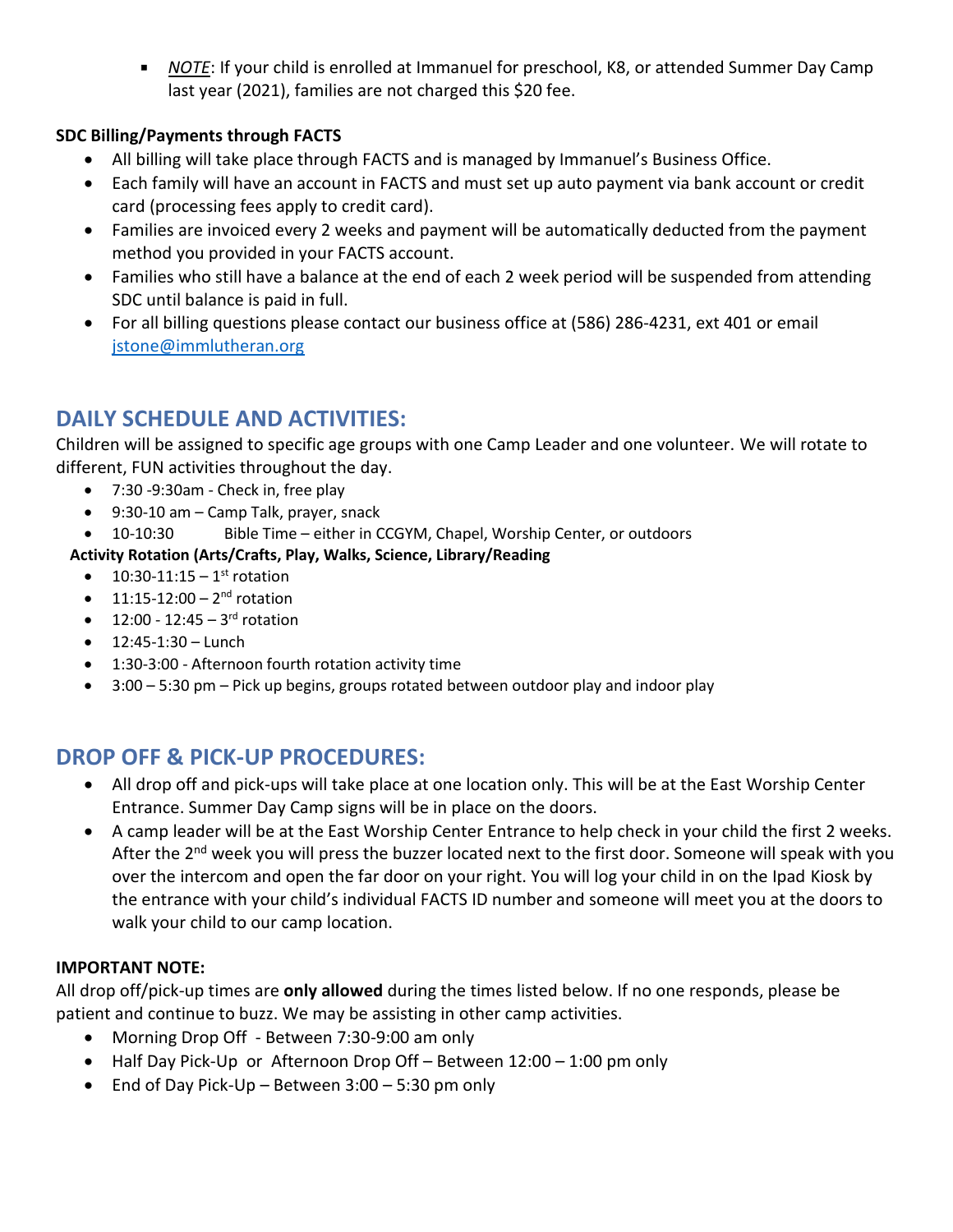# **LUNCH & SNACKS:**

#### **WE ARE A PEANUT FREE CAMP. NO PEANUT PRODUCTS ALLOWED PLEASE!**

- $\bullet$  Lunch will take place between 12:30 1:30 pm each day.
- Please send your child with a sack/bag lunch and water bottle **labeled** with your child's name on it. NO glass containers please.
- All water bottles will go home daily for cleaning and fresh water for next day.
- Your child will receive 1 snack and drink per day which will be provided in the AM.
- Please provide extra snacks for them to eat throughout the day in a separate Ziploc Bag with their name on it and labeled snacks only.

# **WHAT TO BRING:**

- All children required to come to camp in a bathing suit if possible and sunscreen already applied at home.
- **T**-shirts and shorts can be worn over bathing suits. We will be having daily outdoor water playtime (weather permitting).
- Back pack (name labeled on all items water bottle, bag lunch, snacks, tennis shoes/socks, extra clothes)
- Beach Towel labeled with name in a larger sturdy plastic bag (name on plastic bag also)
- *Do not bring* stuffed animals, pillows, blankets, cell phones, or tablet/devices

# **LIMITED BUILDING ACCESS:**

- Please try to designate one person to drop off and pick up on a daily basis to help us recognize person associated to your child.
- If there is a different pick-up person we need to be notified and they will show their DL to staff at pick up time. All pick up persons need to be listed in your FACTS registration information or we cannot allow them to pick up.
- Children will be assigned to specific age groups with one Camp Leader and one volunteer. We will rotate to different, FUN activities throughout the day.

### **FIELD TRIPS:**

We may be taking field trips this year depending on guidelines. You will be notified a week in advance for sign up. These days will vary M-Th. There is a standard \$7 fee per child for all field trips and it will include bus ride, trip fee, Little Caesars Pizza and drink. Camp T-shirt will be worn and provided on field trip and special occasion days. On their last camp day we will get camper signatures and send home.